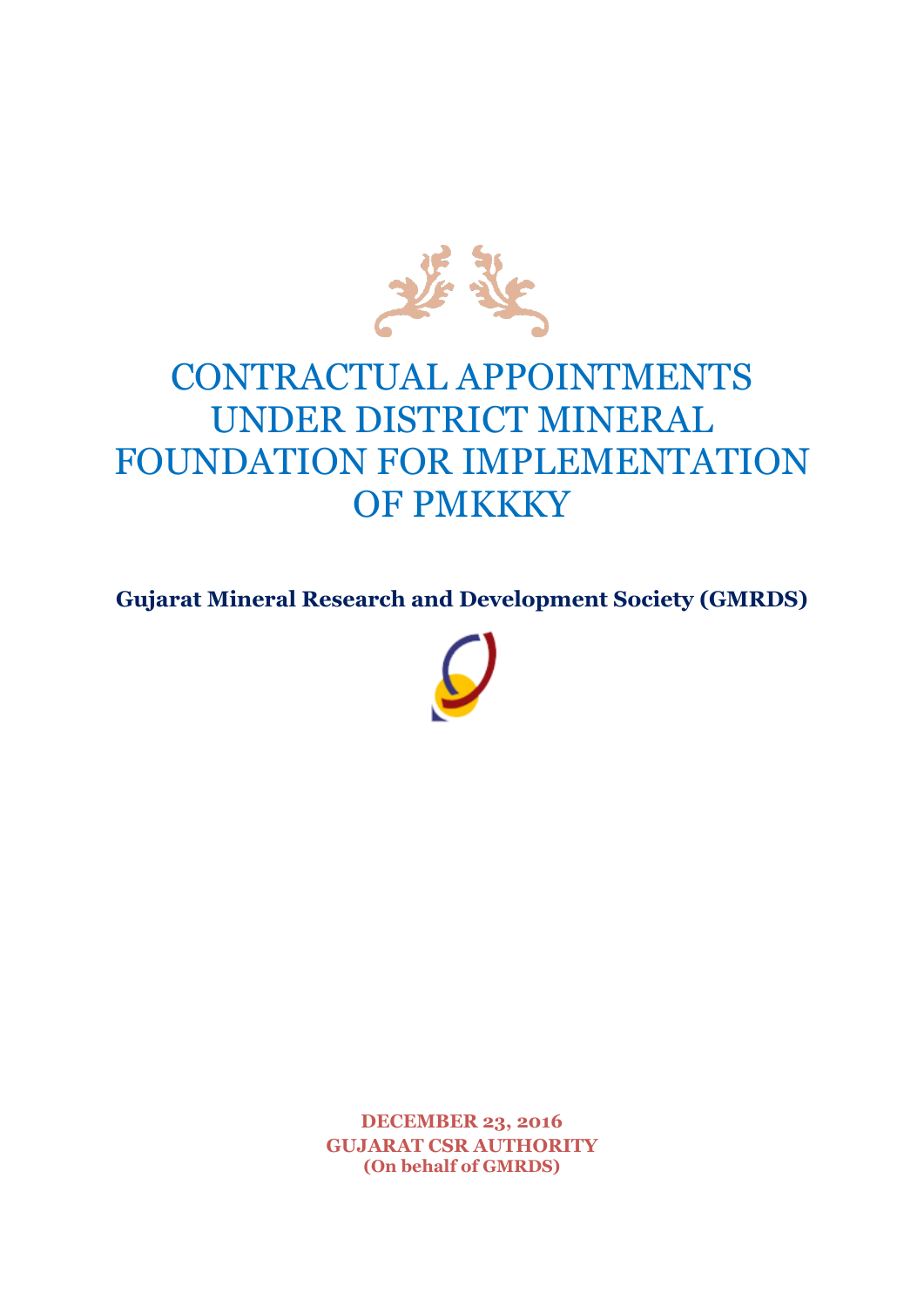#### **DISCLAIMER**

PMKKKY Scheme is a central government scheme which have been recently introduced and office of Commissioner of Geology and Mining/ Gujarat Mineral Research & Development Society is ensuring the execution of activities.

Creation of administrative architecture and other aspects are presently under the active consideration of the state government and the present hiring & appointments is to the subject to the approval of the state government.

GCSRA/GMRDS shall have sole discretion to cancel the recruitment process at any stage.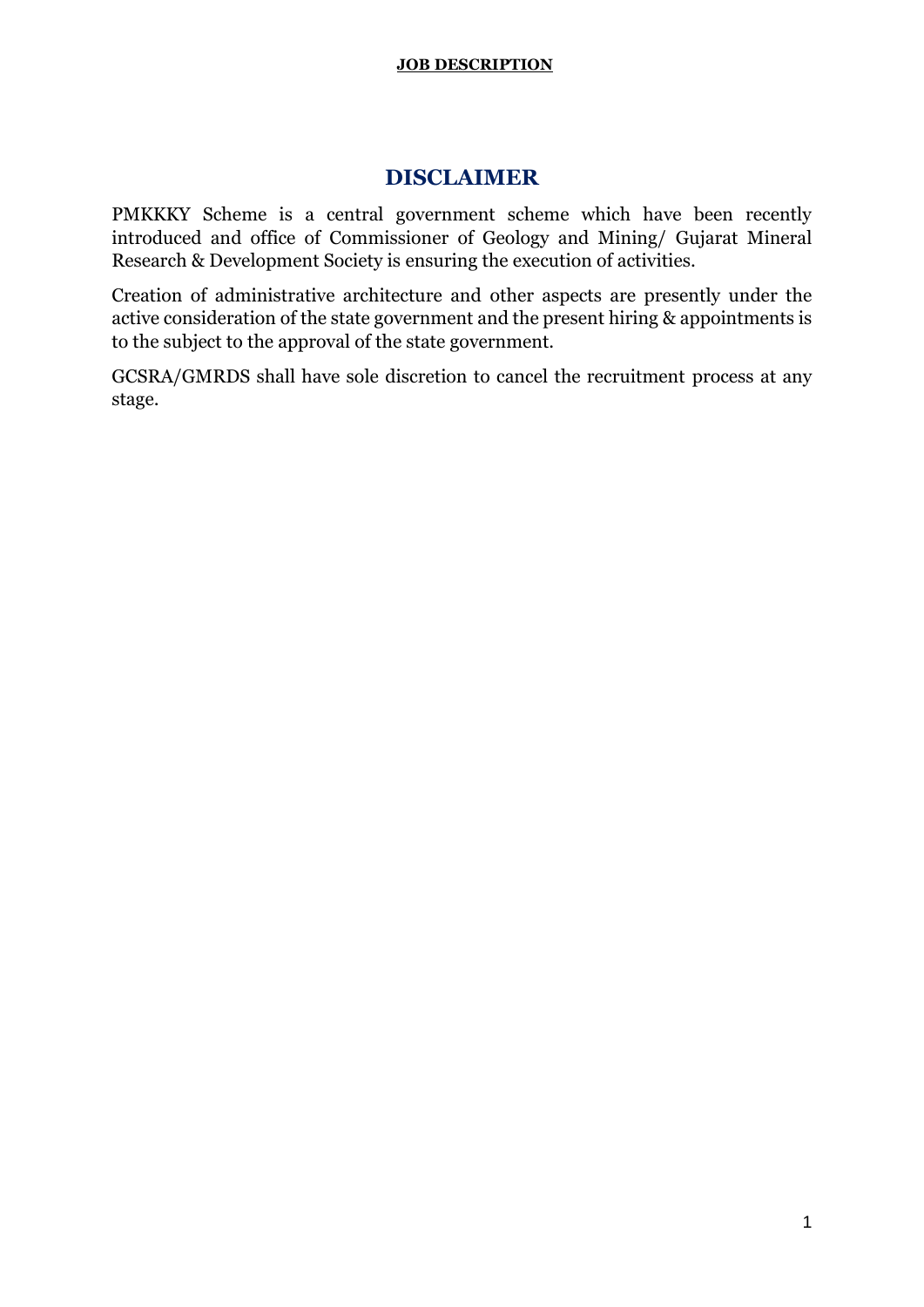# **Background**

Mining related operations largely affect less developed and very remote areas of the country and vulnerable sections of the population, especially Schedule Tribes. Therefore, it is especially necessary that special care and attention is devoted, in an organized and structured manner so as to ensure that these areas and affected persons are benefited by the mineral wealth in their regions and are empowered to improve their standard of living.

On careful consideration in this matter, Central Government opined that State Government shall establish a **District Mineral Foundation** in every district in the country affected by the mineral related operations as per the provisions of sub-section (1) of section 9B, 15(4) and 15 A of the Mines and Minerals (Development and Regulation) (MMDR) Act, 1957 (67 of 1957). Accordingly, Govt. of Gujarat established Gujarat District Mineral Foundation Rules, 2016 in a notification vide *GU-2016- (42)-DMF/102015/836/CHH* dated *1 st April, 2016* and further notified the establishment of District Mineral Foundations in each district in state of Gujarat as per vide notification no. *GU-2016-(41)-DMF-102015-836-CHH* dated *1 st April, 2016.*

The objective of this District Mineral Foundation is to work for the interest and benefit of the persons, and areas affected by the mining related operations – as per Section 9B (2) of MMDR Amendment Act, 2015. This District Mineral Foundation shall also implement a development programme *'Pradhan Mantri Khanij Kshetra Kalyan Yojana'* for the mining affected areas that includes a certain minimum provision for the social and infrastructural needs.

The Pradhan Mantri Khanij Kshetra Kalyan Yojana (**PMKKKY**) will be implemented by the District Mineral Foundations (**DMFs**) of the respective districts using the funds accruing to the DMF. The overall objective of PMKKKY scheme will be (a) to implement various developmental and welfare projects/programs in mining affected areas, and these projects/ programs will be complementing the existing ongoing schemes/projects of State and Central Government; (b) to minimize/mitigate the adverse impacts, during and after mining, on the environment, health and socioeconomics of people in mining districts; and (c) to ensure long-term sustainable livelihoods for the affected people in mining areas.

Gujarat Mineral Research and Development Society is established to support the mineral industries and to provide technical support for mineral administration under the control of Commissionrate of Geology & Mining/Industry and Mines Department. District Mineral Foundations shall be established under the Gujarat Mineral Research and Development Society. Gujarat Mineral Research and Development Society shall act as the nodal agency for establishing District Mineral Foundations in the state.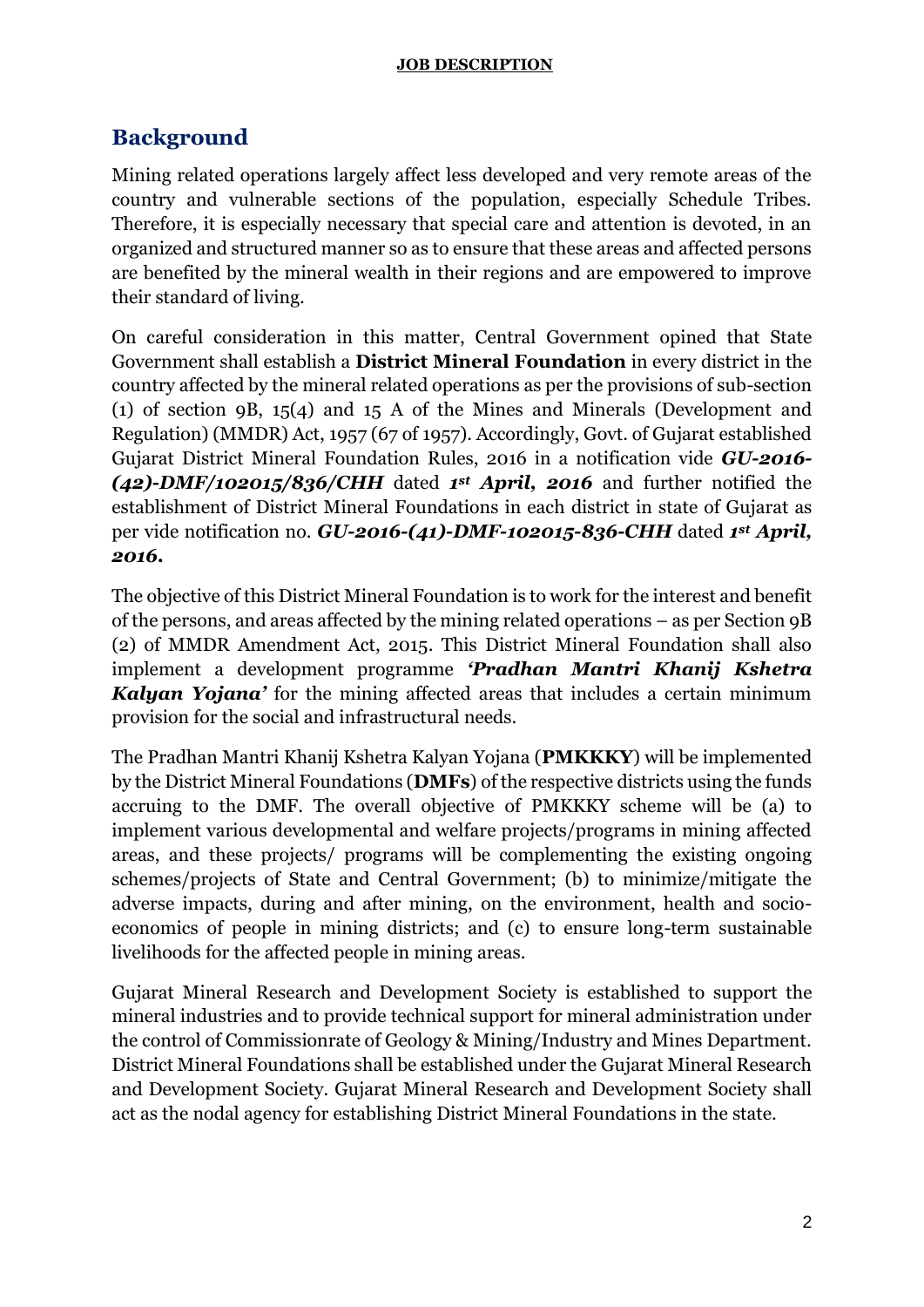# **Role of GCSRA**

Gujarat Mineral Research and Development Society is the state level nodal agency for Commissioner of Geology and Mining, is the sole owner of the entire activities related to District Mineral Foundation. GCSRA is facilitating the execution and support of the Scheme under a Special Arrangement Project "Technical Support to the Gujarat Mineral Research and Development Society ". Under this project GCSRA is carrying out various support function to facilitate the effective execution of PMKKKY in the State.

GCSRA is a facilitation agency and for the purpose of fair, competitive and competence based recruitment of the individuals, carrying out the advertisement, evaluation and selection process, on behalf of Gujarat Mineral Research and Development Society and Office of the CGM. The entire process of the recruitment will be jointly carried out by GCSRA and Gujarat Mineral Research and Development Society. The role of GCSRA will be limited to the selection of the approved panel of candidates and handing over the list of approved panel to Gujarat Mineral Research and Development Society.

### **Engagement of Staff**

| Sr.<br>N <sub>o</sub> | <b>Positions</b><br>at State /<br><b>District</b><br><b>Level</b> | Name of<br><b>Post</b> | <b>Maximum</b><br>$Age* as$<br>on<br>1.12.2016 | No.<br>of<br><b>Posts</b> | <b>Minimum</b><br><b>Qualifications</b>                                                                                                                                                                                                                                                               | <b>Fixed</b><br><b>Monthly</b><br><b>Salary</b> | <b>Type of</b><br><b>Appoint</b><br>ment |
|-----------------------|-------------------------------------------------------------------|------------------------|------------------------------------------------|---------------------------|-------------------------------------------------------------------------------------------------------------------------------------------------------------------------------------------------------------------------------------------------------------------------------------------------------|-------------------------------------------------|------------------------------------------|
| 1                     | <b>State Level</b>                                                | Director               | 37                                             | 1                         | MBA in Rural<br>Management/<br>PGDRD/<br>PGDRM/M.A. in<br>Social Work/<br>MSW from a<br>reputed institute<br>and recognized<br>university<br>and<br>Experience of 10<br>years in leading<br>team for large<br>sized rural<br>development<br>rural anti-<br>poverty<br>programmes and<br>experience of | <b>INR</b><br>70000<br>p.m.                     | 11 months<br>contract**                  |

Engagement of staff at district and state level for District Mineral Foundation shall be as under: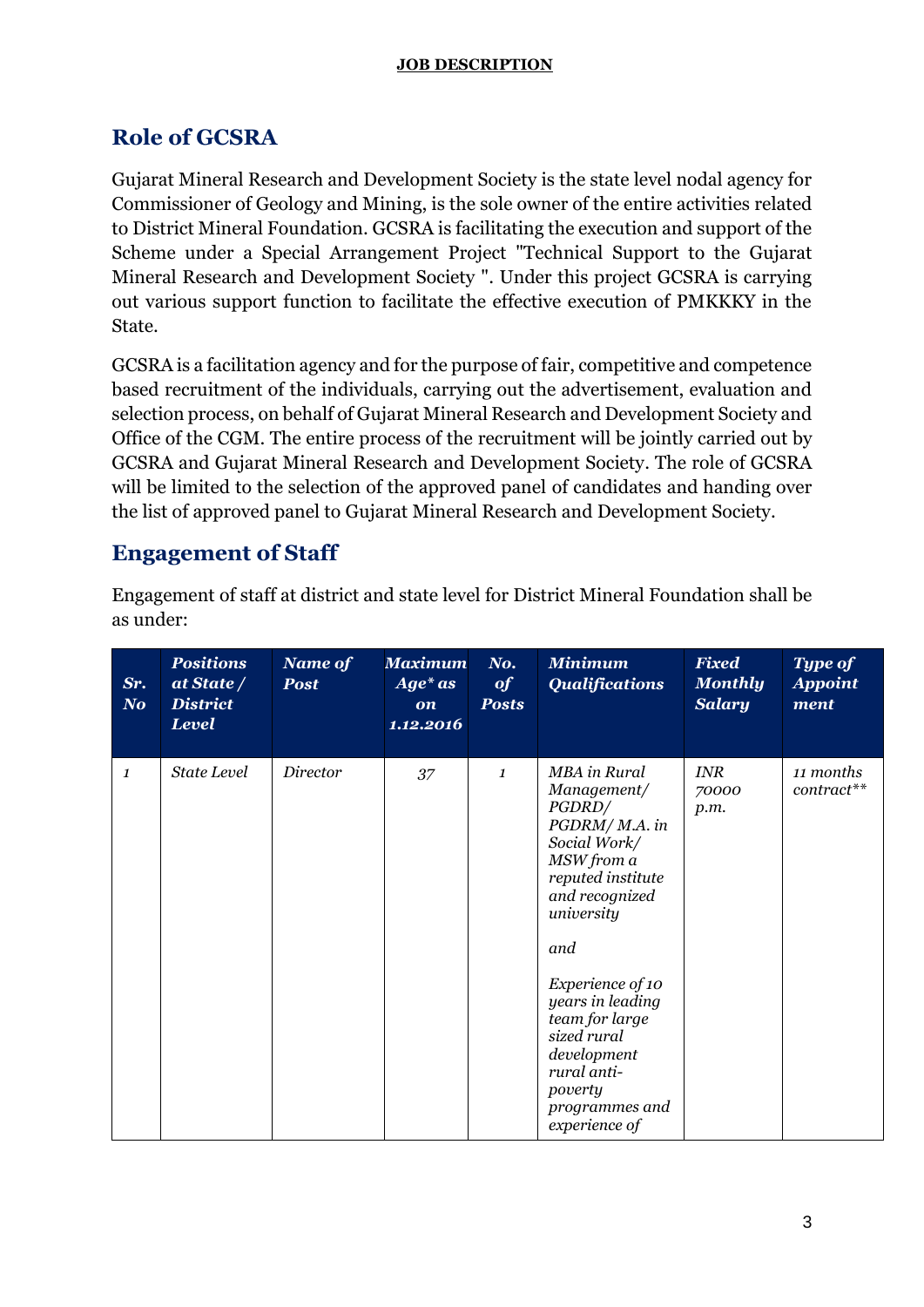| Sr.<br>N <sub>o</sub> | <b>Positions</b><br>at State /<br><b>District</b><br><b>Level</b> | <b>Name of</b><br><b>Post</b>                                     | <b>Maximum</b><br>$Age* as$<br>on<br>1.12.2016 | No.<br>of<br><b>Posts</b> | <b>Minimum</b><br><b>Qualifications</b>                                                                                                                                                                                                                                             | <b>Fixed</b><br><b>Monthly</b><br><b>Salary</b> | <b>Type of</b><br><b>Appoint</b><br>ment |
|-----------------------|-------------------------------------------------------------------|-------------------------------------------------------------------|------------------------------------------------|---------------------------|-------------------------------------------------------------------------------------------------------------------------------------------------------------------------------------------------------------------------------------------------------------------------------------|-------------------------------------------------|------------------------------------------|
|                       |                                                                   |                                                                   |                                                |                           | team handling in<br>supervisory role.                                                                                                                                                                                                                                               |                                                 |                                          |
| $\overline{2}$        | <b>State Level</b>                                                | Project<br>Officer<br>(Planning $\&$<br>Monitoring)               | 33                                             | $\overline{4}$            | <b>MBA</b> in Rural<br>Management /<br>PGDRD/PGDRM<br>/ Master of Rural<br>Studies/MRM/<br>M.A. in Social<br>Work/MSW<br>from a reputed<br>institute and<br>recognized<br>university with 2<br>or more years of<br>experience<br>(experience in<br>govt. projects is<br>preferable) | $\ensuremath{\textit{INR}}$<br>35000<br>p.m.    | 11 months<br>contract**                  |
| 3                     | <b>State Level</b>                                                | Project<br>Officer-<br>Accounts &<br>Admin-<br><b>State Level</b> | 33                                             | 1                         | B.B.A./B. Com.<br>with 2 or more<br>years of<br>experience in<br>handling<br>accounts and<br>admin activities<br>in a large sized<br>organizations<br>or<br>MBA/PGDM<br>from a reputed<br>institute and<br>recognized<br>university                                                 | <b>INR</b><br>35000<br>p.m.                     | 11 months<br>contract**                  |
| $\overline{4}$        | <b>State Level</b>                                                | Project<br>Officer-IT-<br><b>State Level</b>                      | 33                                             | 1                         | $B.$ Tech. in $IT/$<br>B.C.A. and<br>having 1 or more<br>years of<br>experience of the<br>web portal<br>management/<br>Data<br>Management/<br>MIS handling of<br>substantial sized<br>programmes                                                                                    | <b>INR</b><br>35000<br>p.m.                     | 11 months<br>contract**                  |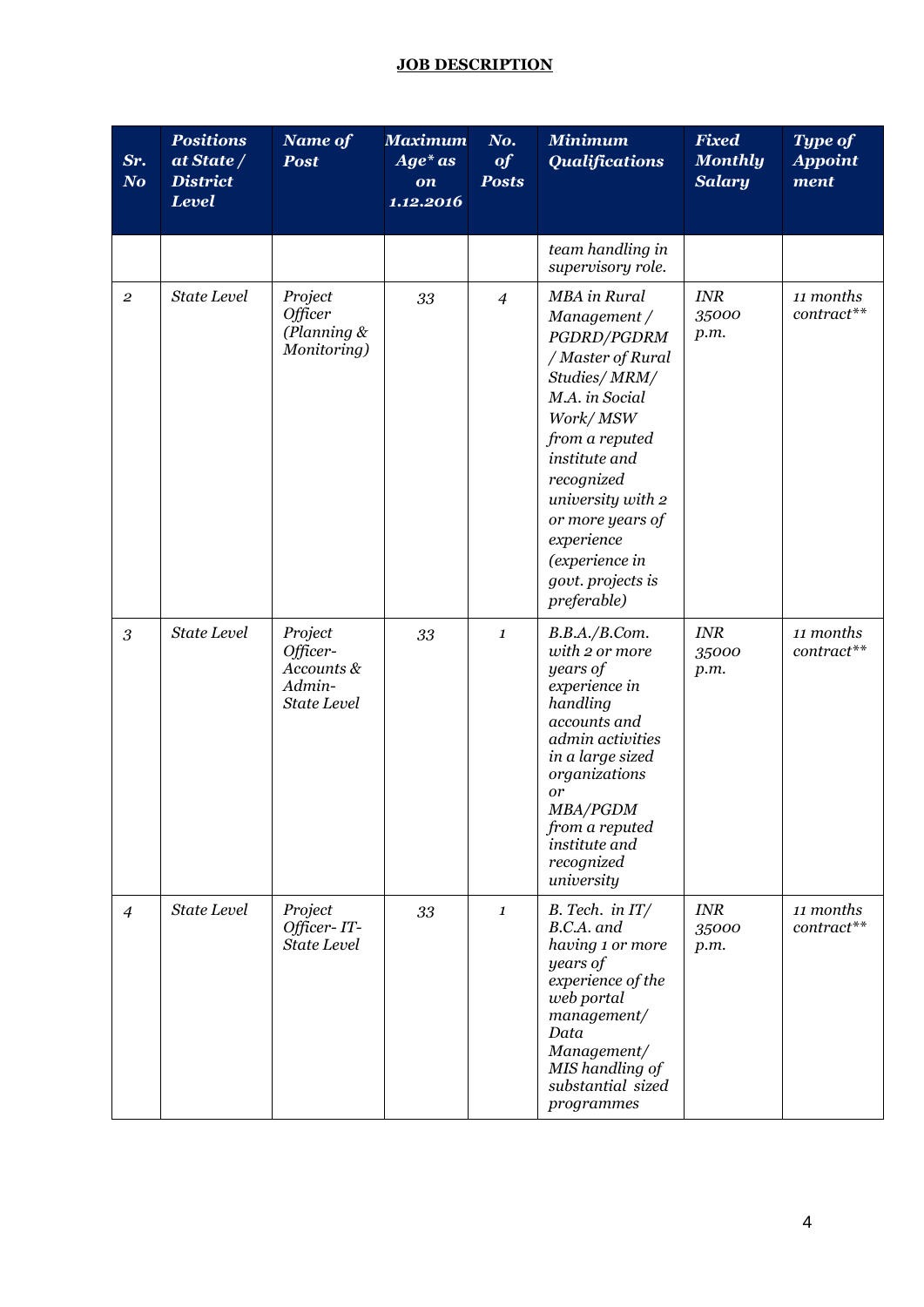| Sr.<br>N <sub>o</sub> | <b>Positions</b><br>at State /<br><b>District</b><br><b>Level</b> | Name of<br><b>Post</b>                                     | <b>Maximum</b><br>$Age* as$<br><b>on</b><br>1.12.2016 | No.<br>of<br><b>Posts</b> | <b>Minimum</b><br><b>Qualifications</b>                                                                                                                                                                                                                                      | <b>Fixed</b><br><b>Monthly</b><br><b>Salary</b> | <b>Type of</b><br><b>Appoint</b><br>ment |
|-----------------------|-------------------------------------------------------------------|------------------------------------------------------------|-------------------------------------------------------|---------------------------|------------------------------------------------------------------------------------------------------------------------------------------------------------------------------------------------------------------------------------------------------------------------------|-------------------------------------------------|------------------------------------------|
| 5                     | State Level                                                       | Project<br>Assistant-<br>Admin & IT-<br><b>State Level</b> | 33                                                    | $\mathbf{1}$              | B. Com. / B.B.A.<br>with 2 or more<br>years of relevant<br>experience<br>or<br>$M.B.A./$ $PGDM$<br>from a reputed<br>institute and<br>recognized<br>university                                                                                                               | <b>INR</b><br>25000<br>p.m.                     | 11 months<br>contract**                  |
| 6                     | District<br>Level                                                 | Coordinator                                                | 33                                                    | 16                        | <b>MBA</b> in Rural<br>Management/PG<br>DRD/PGDRM/<br>Master of Rural<br>Studies / M.A. in<br>Social Work/<br>MSW from a<br>reputed institute<br>and recognized<br>university with 2<br>or more years of<br>experience<br>(experience in<br>govt. projects is<br>preferable) | INR<br>35000<br>p.m.                            | 11 months<br>contract**                  |

*\*Authority shall have right to relax minimum experience criteria in case of deserving candidates upto 3 years for the post of Director. For deserving candidates, relaxation in age is upto 2 years for all the posts.*

*\*\*Terms of Contact shall be 11 months. However, if performance of a candidate is found to be satisfactory, contract shall be renewed for next 11 months based on the Key result areas defined in performance appraisal system.*

*Gujarat Mineral Research and Development Society (nodal agency for District Mineral Foundation) may revise the qualifications and experience requirements if no suitable candidate is found.*

### **Mode of Appointment**

It will be 11 months contractual for every appointment made for District Mineral Foundation set up under Gujarat Mineral Research and Development Society. Contracts can be extended based on the continuing need of the District Mineral Foundation and performance of the contractual appointee. Gujarat Mineral Research and Development Society will be having sole discretion about the extension of the contract and decision will be binding on the part of contractual appointee.

#### **Selection process (Three step process)**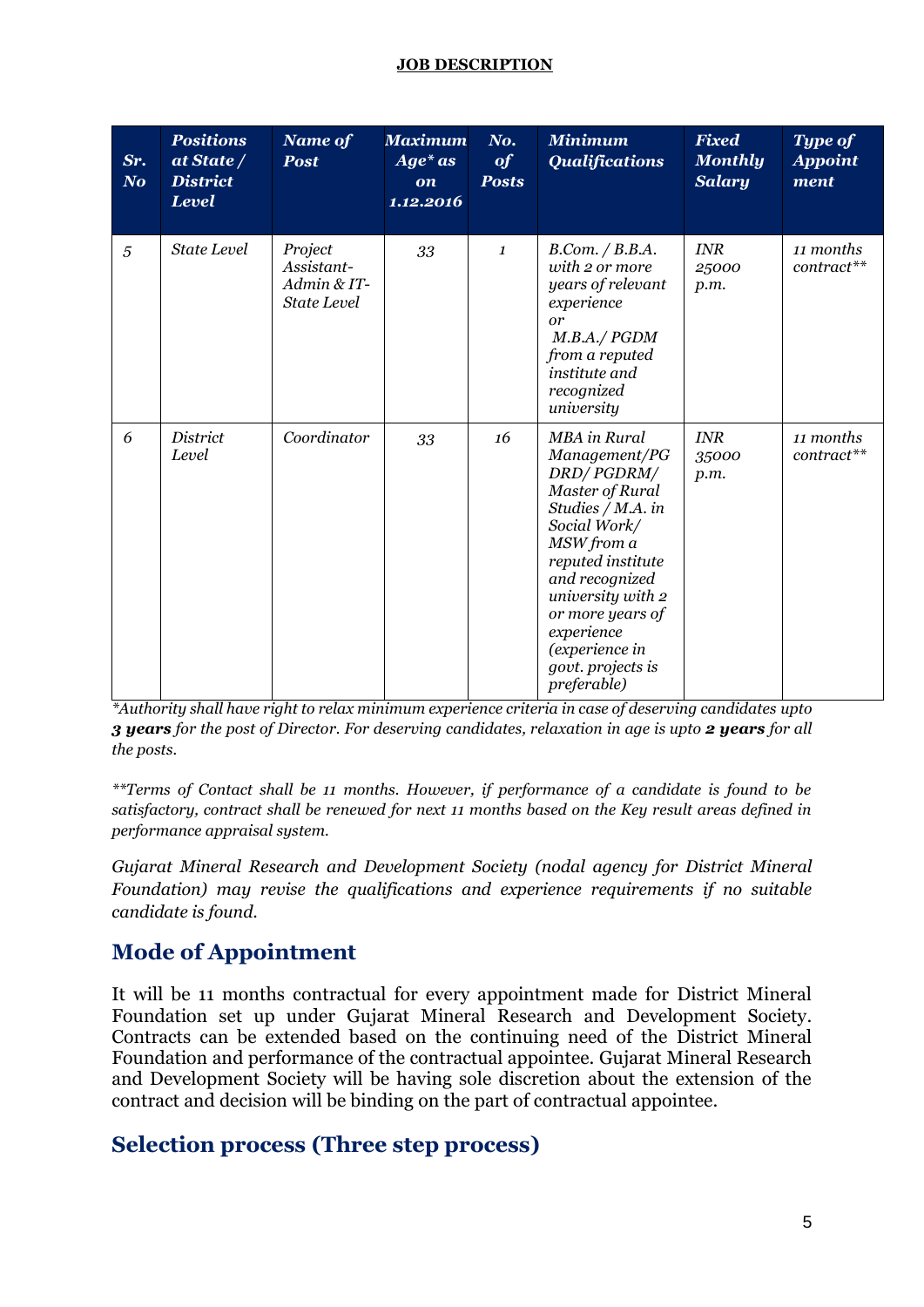- 1. Initial screening of the applications will be done through a recruitment screening software or through a screening test and three time the number of posts advertised or minimum of 5 will be short listed for further scrutiny per post.
- 2. The second stage of scrutiny will consist of review of few specific assignments which are meant to assess the skill set of the candidate, group discussions and problem solving ability.
- 3. Final stage will consist of personal interview where the selection Committee will consist of at least one external expert.

Scores obtained by individual candidates during initial screening stage will not be carried forward. The second stage will have 80 % weightage in the final ranking. The references submitted by the candidates, in cases where prior experience is needed, will also be checked and efforts will be made to seek the opinion of last two employers, before a final decision is taken. The whole process is likely to be completed in 3-4 months' time.

## **Application process**

- 1. Applicants must read the advertisement carefully to know the eligibility criteria and other requirement for filling "Online Application".
- 2. Interested candidates have to apply in the prescribed form which is available at GCSRA's website ([http://gcsra.org/\)](http://gcsra.org/). Please note that applications through any other mode shall not be accepted.
- 3. Applicant Login ID and Password shall be created after the online registration. Candidate has to use same Login ID to submit information pertaining to application form and to check the application status.
- 4. Candidate who wish to apply for more than one post should apply separately for each post in prescribed manner.
- 5. Candidate can edit/ modify data till the time of submitting the application. Once the application form is submitted, it can't be edited/ modified and no query in this regard shall be entertained.
- 6. Last date for receiving online application is **5th January, 2017**.
- 7. All statements made in the application should be true and correct. Candidates should understand that in the event of any information being found false or incorrect, the candidature will be cancelled without any information.
- 8. Please note that No TA/DA shall be paid to candidates called for further process of selection.

### **Position: Director, District Mineral Foundation**

#### **Job summary**

There would be different structures at state and district level for implementing the project activities of District Mineral Foundation. In order to streamline the project activities of District Mineral Foundation at the state and district level, it is required to have an experienced professional who can bring development insights and broader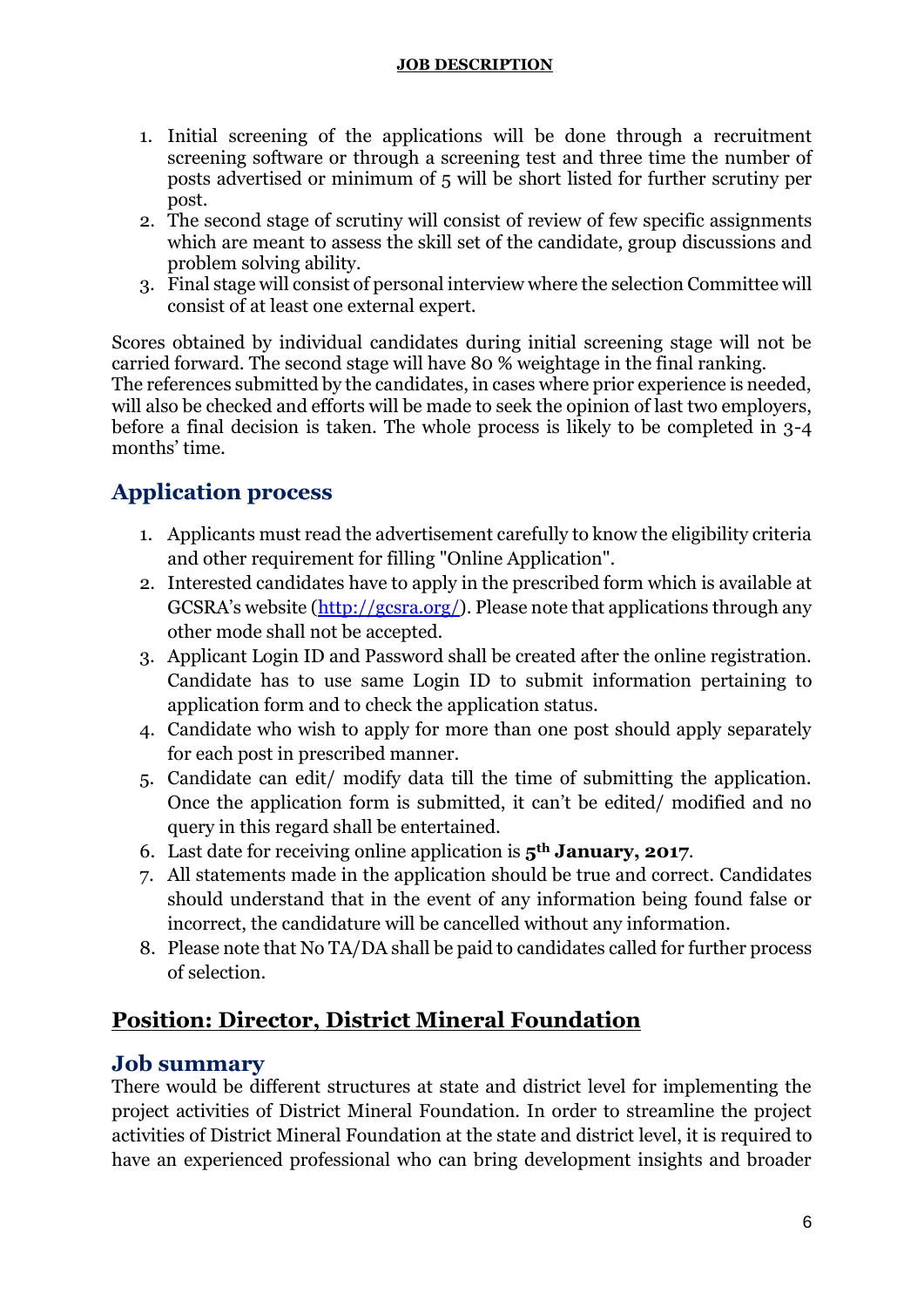perspective into devising, developing and delivering a comprehensive strategic and tactical plan towards implementation of the project activities of District Mineral Foundations and PMKKKY. Director, District Mineral Foundation shall be recruited for state level unit of District Mineral Foundation within Gujarat Mineral Research and Development Society and shall be responsible for directing the activities of District Mineral Foundation and shall be managing staffs at the state and district level. Director, District Mineral Foundation (at state level) shall report directly to Gujarat Mineral Research and Development Society and Commissioner of Geology and Mining, Industries and Mines Department and work in collaboration with team. He/ She will be based at the Gandhinagar, Gujarat.

#### **Job Responsibilities**

Director shall be responsible towards smooth functioning of following (but not limited to):

- Develop and deliver the strategy for implementation of District Mineral Foundation in coordination with Gujarat Mineral Research and Development Society and Commissioner of Geology and Mining, Industries and Mines Department
- Build new tie-ups, strengthening the existing association with reference to the partnership with line department and fund management and liaisoning with state and central government
- Preparation of annual plan for establishing the District Mineral Foundation in different states
- After preparing the annual plan for establishing District Mineral Foundation, taking approval from Governing Body and Executive Council to executive the activities of Annual plan in defined manner
- Ensure work is conducted within the context of the overall governance and management of Gujarat Mineral Research and Development Society fund releasing framework
- Ensuring that the routine requirements of a company are adequately fulfilled and that too on time
- Align the strategy with that of the organisation and other programmes, seeking to maximize effectiveness through collaboration
- Research into relationships that should be developed and manage effective partnerships with both existing and new stakeholders (including line department)
- Transfer of fund and execution of projects in timely manner and taking responsibility for delivering on fund releasing of District Mineral Foundation
- Ensure updating Management Information System (MIS) on District Mineral Foundation's website
- Maintaining co-ordination with accounting and finance team at State and District Level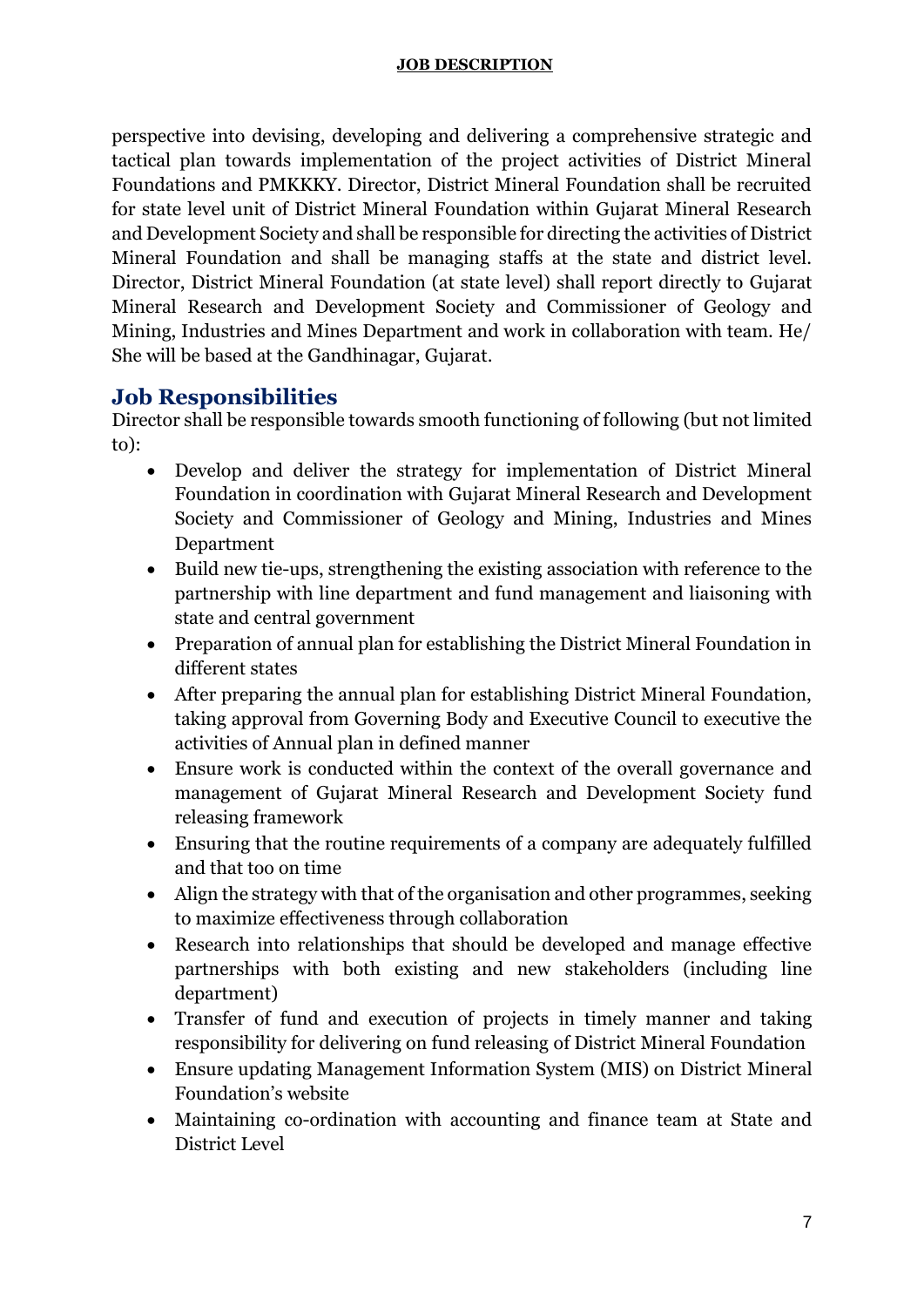- Preparing list of mining affected areas, people of beneficiaries
- Drafting policies of District Mineral Foundations in each District
- Key result areas for Director shall be Human Resource Development, Administration Development, Community Relations and Fund releasing framework etc.
- All other work assigned by Gujarat Mineral Research and Development Society and Commissioner of Geology and Mining time to time to Director for smooth functioning of the District Mineral Foundations.

#### **Skills**

- Proper communication skills and able to operate professionally and effectively at all levels.
- Excellent rapport building, networking and relationship management experience.
- Ability to facilitate, maintain and manage good working relationships between staff, partners etc.
- Ability to develop fresh approaches and innovate as appropriate.
- Set clear priorities between competing demands for resources and manage own tasks and priorities effectively and with minimal supervision.
- An understanding of the issues involved in developing effective partnerships, and a good understanding of the challenges involved in it.
- Flexibility to undertake extensive travel if required (atleast 5 visits in a month).
- Excellent word-processing and database management skills.
- Clear understanding and knowledge of the development issues in Gujarat particularly those that have implications on people living in poverty.
- Ability to work well in an inter-cultural environment.
- Ability to ensure the smooth running of the business.
- Knowledge of different rules and regulations pertaining to the operating of a company.
- Maintaining of interpersonal good will and cordial relation.

# **Minimum Qualifications**

- MBA in Rural Management/ PGDRD/ PGDRM/ M.A. in Social Work/ MSW from a reputed institute and recognized university
- Experience of 10 years in leading team for large sized rural development rural anti-poverty programmes and experience of team handling in supervisory role.

# **No. of Vacancy & Duration of Contract**

 Total number of vacancies for the post of Director at State Level shall be one. He/she shall be recruited on contractual basis for a period of 11 months which is extendable (subject to performance of candidate)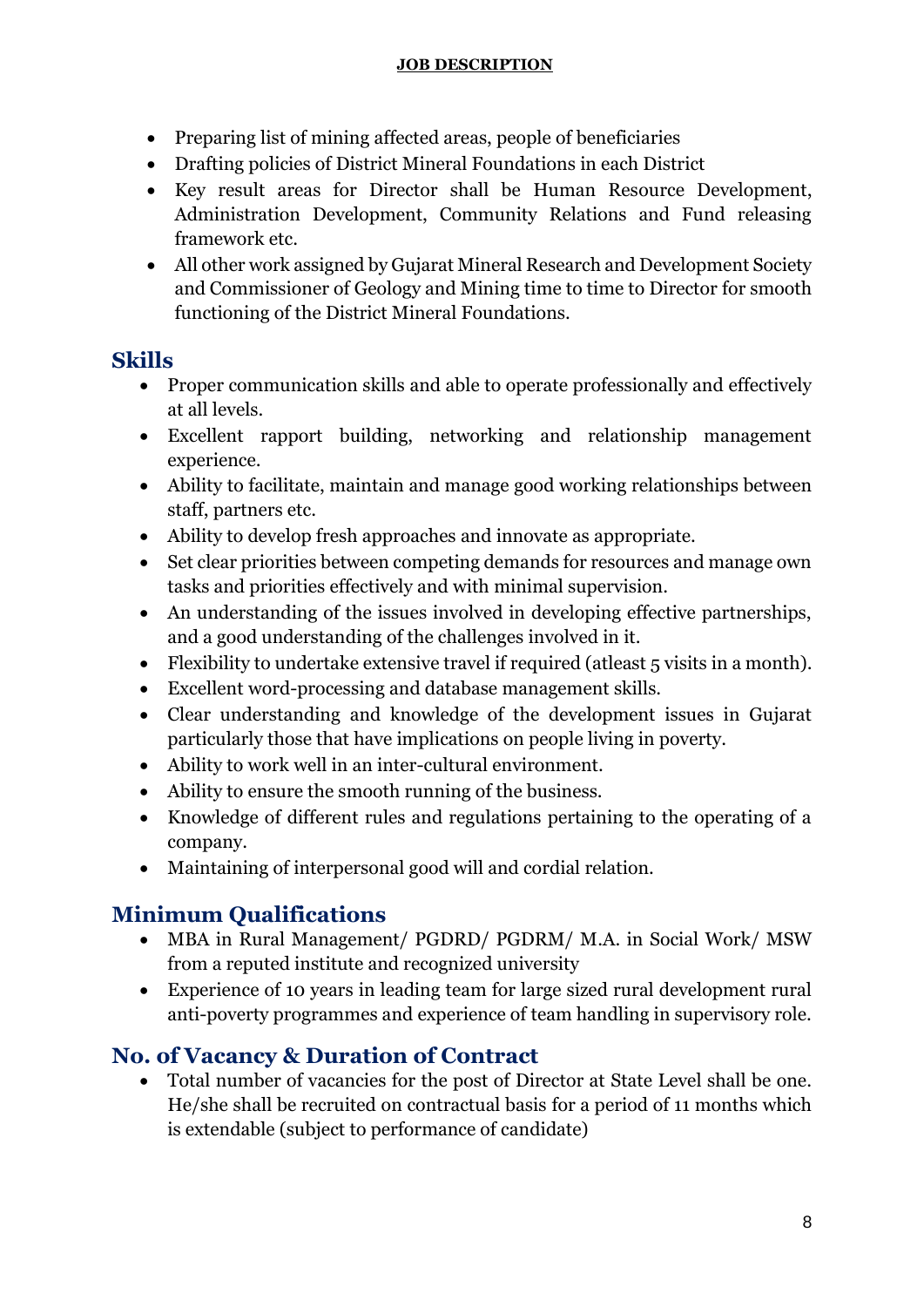#### **Fixed Monthly Salary**

Fixed Monthly Salary for the post of Director shall be INR 70,000 per month.

### **Position: Project Officer (Planning & Monitoring), District Mineral Foundation**

#### **Job summary**

Project Officer (Planning & Monitoring), District Mineral Foundation shall be recruited for state level unit of District Mineral Foundation within Gujarat Mineral Research and Development Society and shall work under the direct supervision and guidance of Director, District Mineral Foundation. He shall be based at Gandhinagar (state level) and shall be responsible for the oversight of the planning, monitoring and reporting functions of District Mineral Foundation.

### **Job Responsibilities**

Project Officer (Planning & Monitoring), District Mineral Foundation shall be responsible towards following (but not limited to):

- Ensure execution of projects through District Mineral Foundation
- Ensure planning with line department by way of conducting meetings before state/ district level
- Facilitate utilization of funds in sync with planning and execution of projects in an effective manner
- Expedite process of implementation of PMKKKY
- Facilitate the development of a logical framework for the District Mineral Foundation
- Facilitate the development of Annual Work Plan for District Mineral Foundation
- Facilitate the development of performance indicators, targets and milestones
- Periodical visits to mining affected areas (at least 10 visits in a month)
- Assist in the preparation of a Planning and Monitoring
- Prepare tools for Planning and Monitoring
- Build the capacities of DMF staff in Planning and Monitoring
- Prepare monthly, quarterly and annual progress reports, as required by Senior Management (Director, DMF/ Gujarat Mineral Research and Development Society / Commissioner of Geology and Mining)
- Track the performance of the projects carried out under DMF and PMKKKY and advise DMF Management through the Coordinator, DMF on measures to improve performance
- Ensuring fund transfer considering 60:40 ratio of fund allocation in High priority areas and other areas
- Represent DMF in monthly coordination meetings held in the Gujarat Mineral Research and Development Society / Commissioner of Geology and Mining
- Facilitate and provide technical inputs to Formulation and Evaluation Missions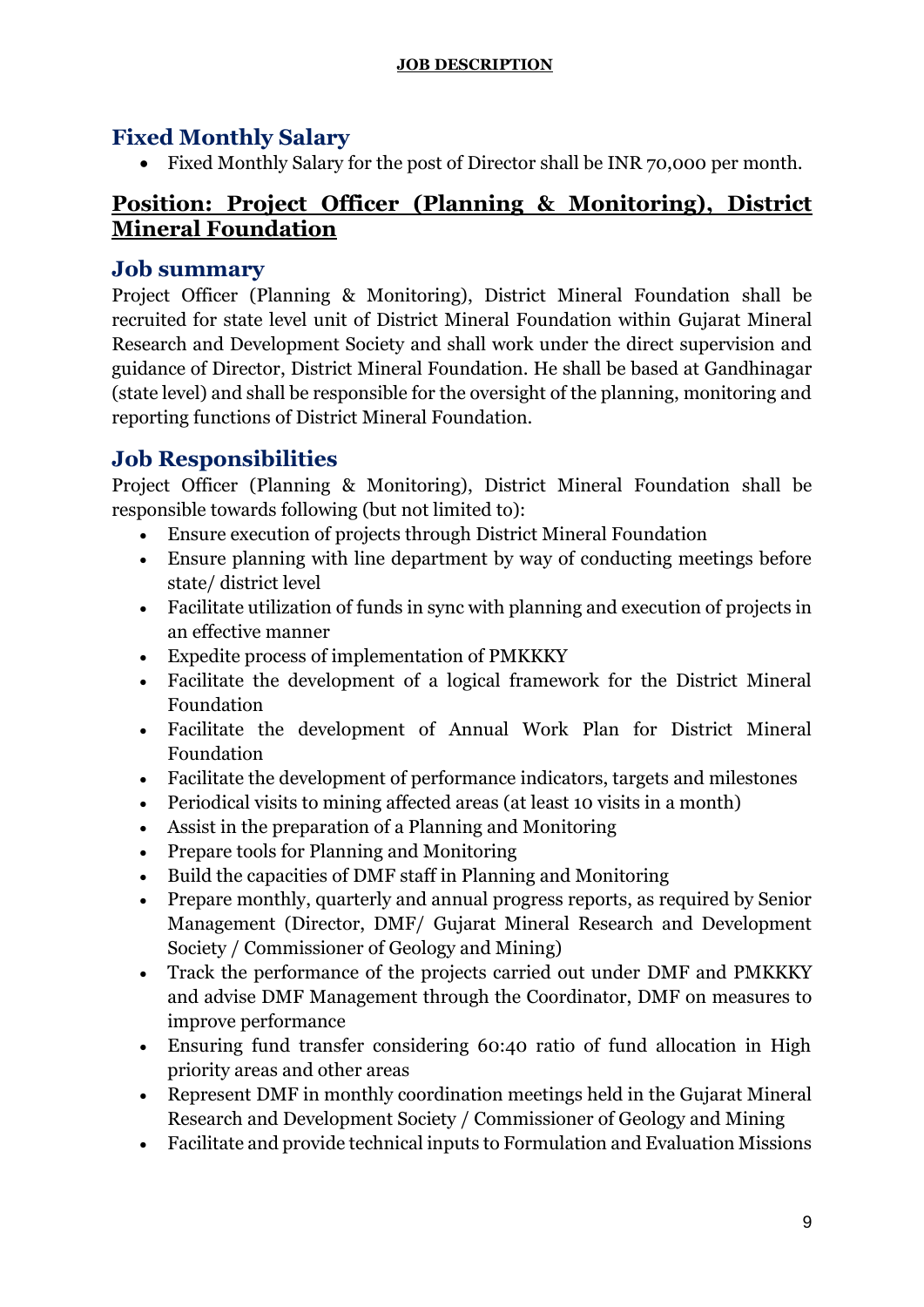• Key Result areas shall be (a) developing tools for planning, monitoring, and reporting, (b) developing and improving staff capacities in planning, monitoring and reporting, (c) developing DMF Annual Work Plans, (d) Maintaining DMF monitoring systems and (e) submission of progress reports to state government.

#### **Skills**

- Result oriented
- Responds positively to critical feedback and differing points of view
- Demonstrates strong oral and written communication skills
- Administrative capability
- Remains calm, in control and good humored even under pressure

#### **Minimum Qualifications**

 MBA in Rural Management / PGDRD/PGDRM/ Master of Rural Studies/ MRM/ M.A. in Social Work/ MSW from a reputed institute and recognized university with 2 or more years of experience (experience in govt. projects is preferable)

#### **No. of Vacancy & duration of Contract**

- Total number of vacancies for the post of Project Officer (Planning and Monitoring) at State Level shall be four.
- He/she shall be recruited on contractual basis for a period of 11 months which is extendable (subject to performance of candidate).

#### **Fixed Monthly Salary**

 Fixed Monthly Salary for the post of Project Officer (Planning and Monitoring) shall be INR 35,000 per month.

#### **Position: Project Officer (Accounts & Admin), District Mineral Foundation**

#### **Job summary**

Project Officer (Accounts & Admin), District Mineral Foundation shall be recruited for state level unit of District Mineral Foundation within Gujarat Mineral Research and Development Society and shall work under the direct supervision and guidance of Director, District Mineral Foundation time to time. He shall be based at Gandhinagar and shall be responsible for the oversight of the accounts and administration activities of the District Mineral Foundation.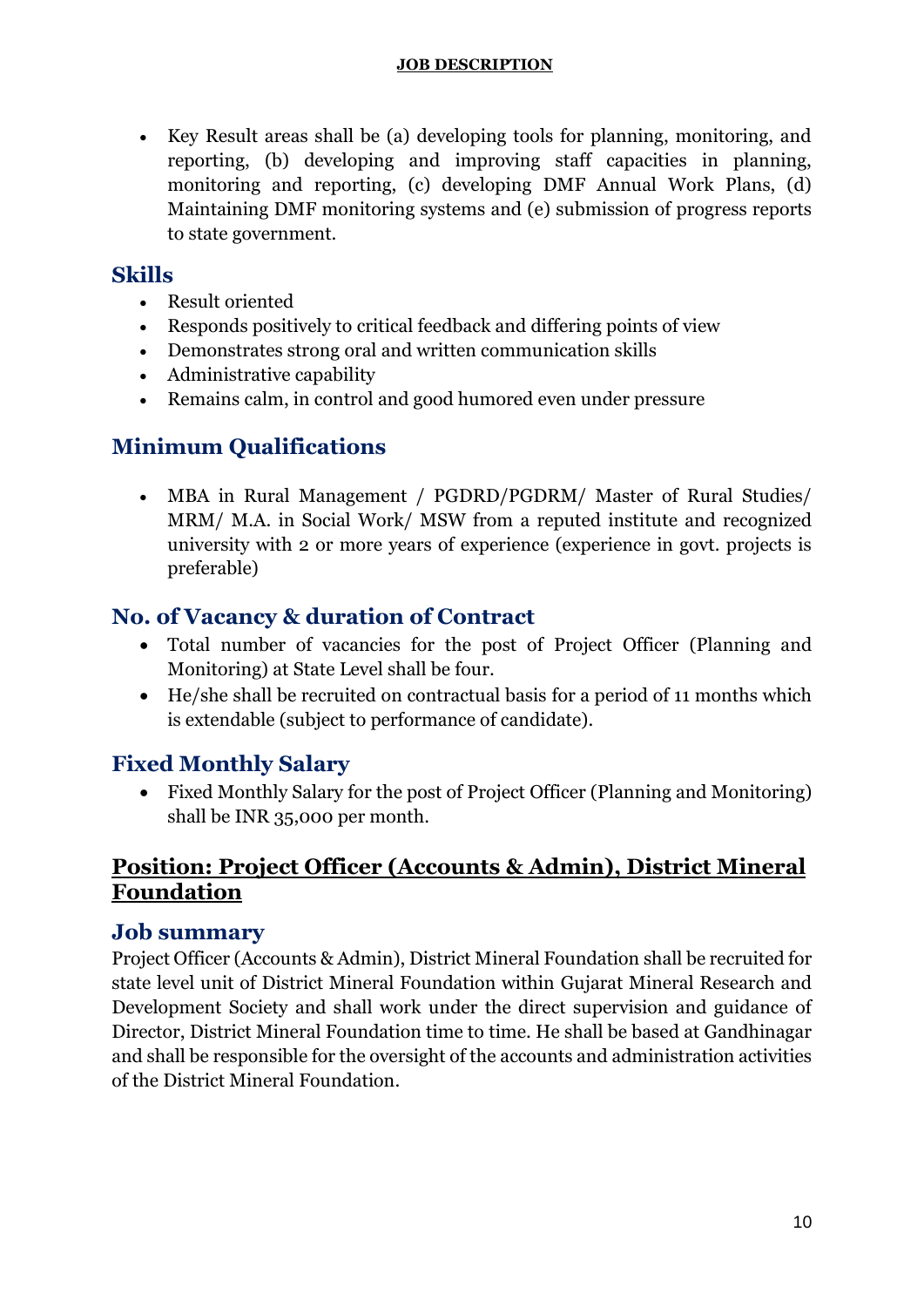# **Job Responsibilities**

Project Officer (Accounts and Admin), District Mineral Foundation shall be responsible towards following activities (but not limited to):

- Ensure maintenance of accounts upto District Mineral Foundation and ensuring appointment of Audit agency and making sure the arrangements of pre-audit
- Ensure system development in accounting vertical in all District Mineral Foundation and state DMF cells
- Establishing holistic system of funds transfer/ exchange
- Maintaining Single entry accounting system
- Ensuring measures to be adopted to meet compliances issues of major and minor minerals
- Pass necessary journal entries & prepare cash trial and bank reconciliation statement
- Ensure that necessary books of accounts like cash book, ledger etc. are prepared and compare with exchange bank statement
- Compile & record the revenue statement and reconcile the balance with branch
- Record the fund transferred from various exchanges and crosscheck with the revenue ledgers and if necessary correspond with the bank
- Update the fixed asset register for each addition of assets on the basis of disbursement or Journal voucher
- Record the detail of transfer in the fixed asset register at the headquarter
- Calculate depreciation at the end of each month as per the rates prescribed by the statute
- Prepare Bank reconciliation statement every month
- Posting to General ledger and sub ledger
- Prepare bank payment Vouchers, receipt vouchers, journal vouchers.
- Prepare payroll & make remittances including salary forwarding.
- Maintain various registers like Investment register, Earnest money deposit register, TA/DA register, Inward bill register etc.
- Carry out annual physical verification of fixed assets with reference to the fixed asset register. Prepare physical verification report and submit to the management.
- Prepare the details of the fully depreciated assets at the end of the year.
- Administer and monitor the financial system in order to ensure that the District Mineral Foundation's finances are maintained in an accurate and timely manner.
- Oversee the accounts payable and accounts receivable systems in order to ensure complete and accurate records of all moneys
- Administer employee files and records in order to ensure accurate payment of benefits and allowances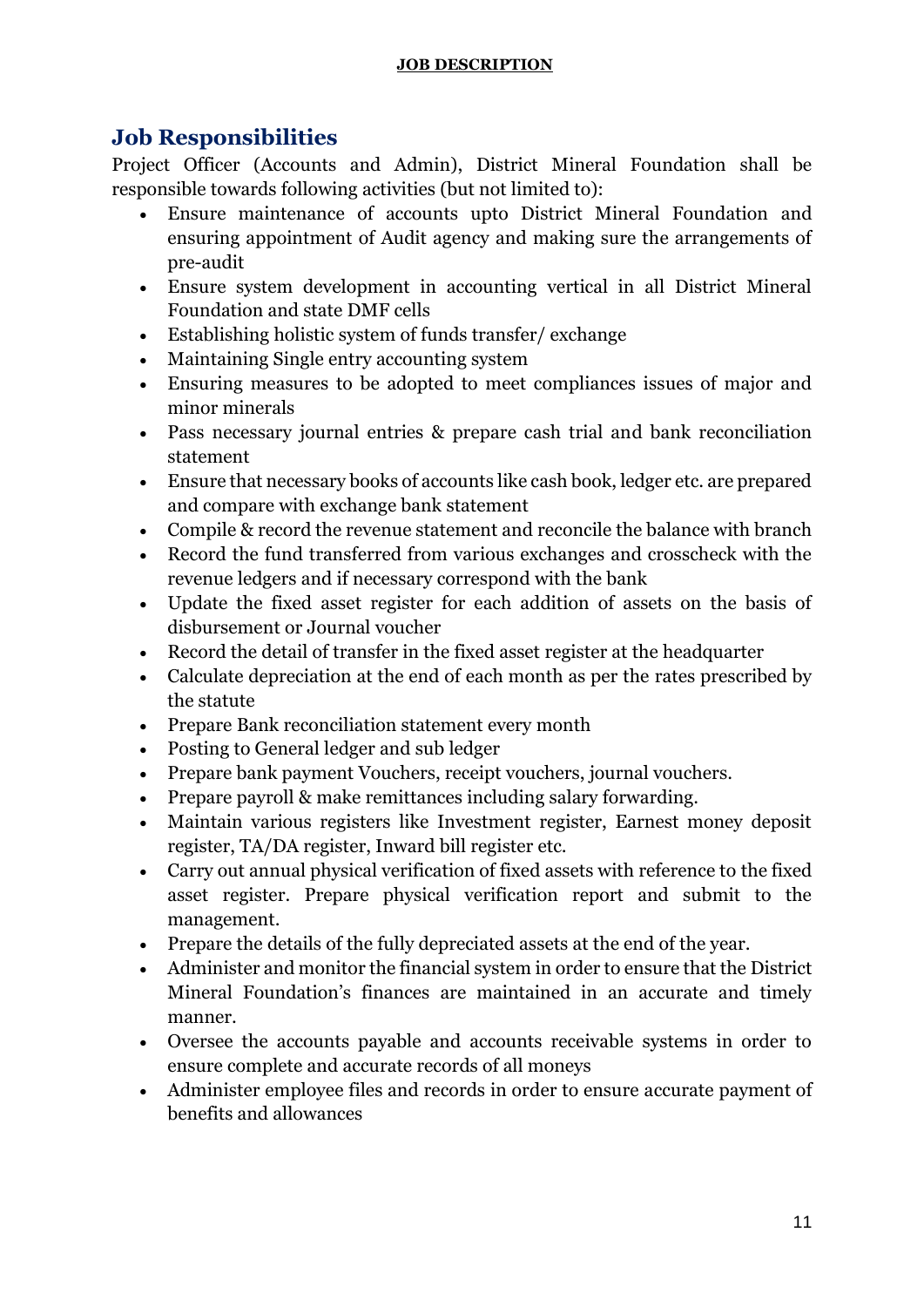#### **Skills**

- Administrative capability
- Problem Solving Skills
- Team Leadership skills
- Focused approach
- Strong Communication Skills
- Ready to perform under pressure situations

#### **Minimum Qualifications**

- B.B.A./B.Com. with 2 or more years of experience in handling accounts and admin activities in a large sized organizations or
- MBA/PGDM from a reputed institute and recognized university

#### **No. of Vacancy & duration of Contract**

 Total number of vacancies for the post of Project Officer (Accounts & Admin), at State Level shall be one. He/she shall be recruited on contractual basis for a period of 11 months which is extendable (subject to performance of candidate).

#### **Fixed Monthly Salary**

 Fixed Monthly Salary for the post of Project Officer (Accounts & Admin) shall be INR 35,000 per month.

### **Position: Project Officer- IT, District Mineral Foundation**

#### **Job summary**

Project Officer (IT), District Mineral Foundation shall be recruited for state level unit of District Mineral Foundation within Gujarat Mineral Research and Development Society and report to Director, District Mineral Foundation time to time. He/ She shall be responsible for coordinating and supervising the work related with computer systems/IT and ensuring users get maximum benefits from these facilities in District Mineral Foundation. He will be based at Gandhinagar state office of District Mineral Foundation.

#### **Job Responsibilities**

Project Officer (IT), District Mineral Foundation shall be responsible towards smooth functioning of following (but not limited to):

- Ensure updating the web portal of District Mineral Foundation
- Ensure uploading of data and scrutiny of data on monthly basis
- Responsible to ensure updating the District Mineral Foundation website
- Ensuring uploading(periodically) and maintaining flow of data from different districts
- Developing MIS formats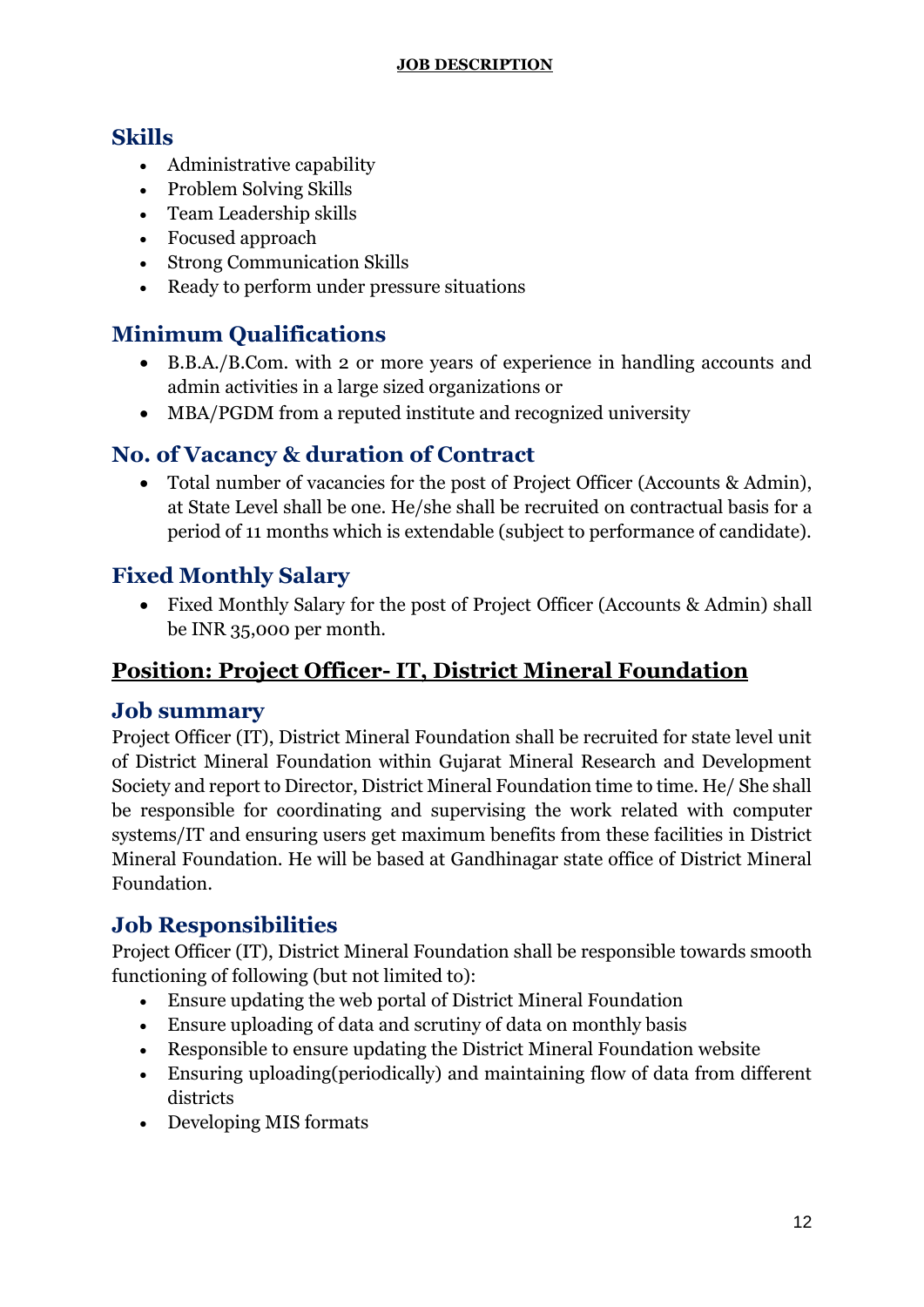- Ensuring to develop weekly/ monthly report and submit it to Director, District Mineral Foundation
- Ensuring development of MIS mobile application for District Mineral Foundation
- Ensuring development of M&E system for District Mineral Foundation
- Ensuring to develop GIS integration system for District Mineral Foundation

#### **Skills**

- Excellent IT skills
- Strong problem solving and interpersonal skills
- Logical and Reasoning skills
- Attention in details
- Team co-ordination skills
- Administrative capability

#### **Minimum Qualifications**

 B. Tech. in IT/ B.C.A. or equivalent and having 1 or more years of experience of the web portal management/ Data Management/ MIS handling of substantial sized programmes

#### **No. of Vacancy and Duration of Contract**

 Total number of vacancies for the post of Project Officer (IT), at State Level shall be one. Project Officer (IT), District Mineral Foundation shall be recruited for a period of 11 months which is extendable (subject to performance of candidate).

#### **Fixed Monthly Salary**

 Fixed Monthly Salary for the post of Project Officer (IT), District Mineral Foundation shall be INR 35,000 per month.

#### **Position: Project Assistant- Admin & IT, District Mineral Foundation**

#### **Job summary**

Project Assistant (Admin and IT), District Mineral Foundation shall be working at the State level and report to Director, District Mineral Foundation time to time. He/ She shall be responsible for coordinating and supervising the work related administration and IT in District Mineral Foundation. He will be based at Gandhinagar state office of District Mineral Foundation.

### **Job Responsibilities**

Project Assistant (Admin and IT), District Mineral Foundation shall be responsible towards smooth functioning of following activities (but not limited to):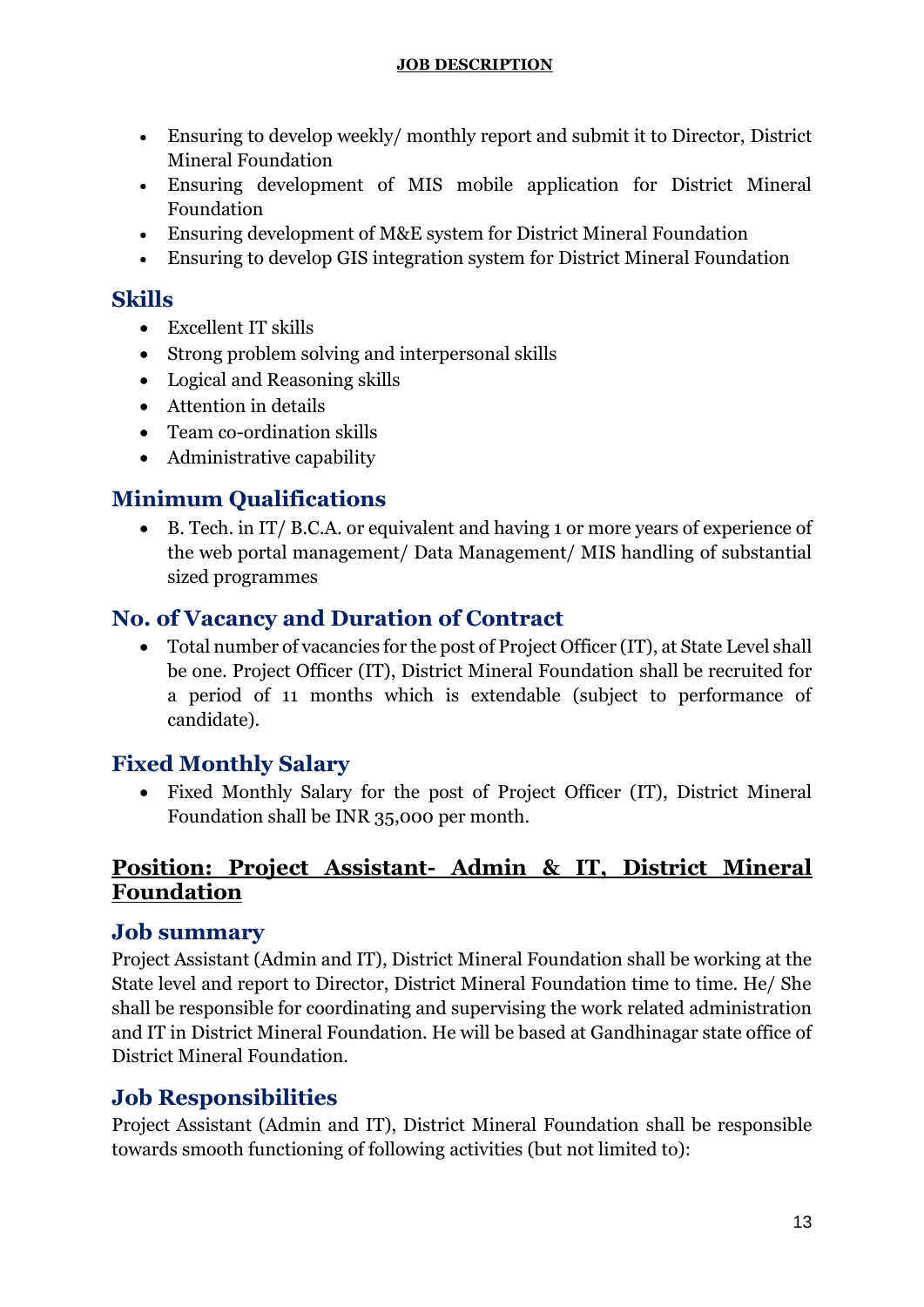- Responsible for performance appraisal of team
- Developing procurement guidelines
- Ensuring sample audit check
- Developing half yearly and yearly report of plan activities
- Ensuring housekeeping and file recording
- Ensuring co-ordination with Line Department including logistics arrangement, office arrangement etc.
- Assist Project Officer (IT) in smooth functioning of IT activities.

#### **Skills**

- Strong IT and Administrative capability
- Individual and Team Co-ordination skills
- Strong problem solving and interpersonal skills
- Logical skills
- Team co-ordination skills

### **Minimum Qualifications**

- B.Com. / B.B.A. with 2 or more years of relevant experience or
- M.B.A./ PGDM from a reputed institute and recognized university

#### **No. of Vacancy & Duration of Contract**

 Total number of vacancies for the post of Project Assistant (Admin & IT), at State Level shall be one. Project Assistant (Admin and IT), District Mineral Foundation shall be recruited contractual basis for a period of 11 months which is extendable (subject to performance of candidate).

#### **Fixed Monthly Salary**

 Fixed Monthly Salary for the post of Project Assistant (Admin and IT), District Mineral Foundation shall be INR 25,000 per month.

### **Position: Co-ordinator, District Mineral Foundation**

#### **Job summary**

Coordinator, District Mineral Foundation shall be working at the District level and report to Director, District Mineral Foundation time to time. He/ She shall be responsible for coordinating and supervising the work related with the smooth functioning of District Mineral Foundation. He will be based at District office of District Mineral Foundation.

#### **Job Responsibilities**

Co-ordinator, District Mineral Foundation shall be responsible towards smooth functioning of following (but not limited to):